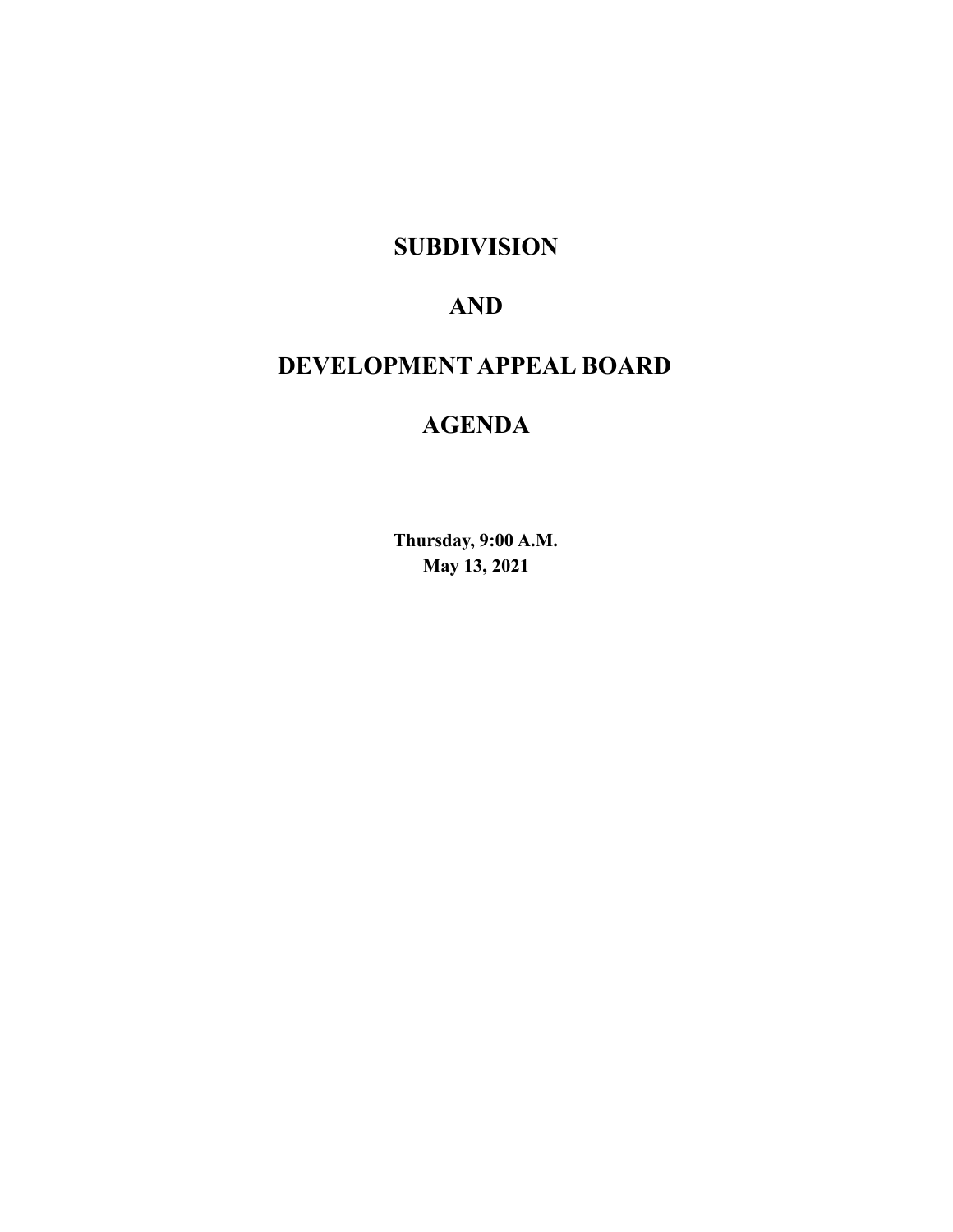|           |            |                                                                                                                                              | 6604C - 127 Avenue NW<br>Project No.: 378961549-002                                                                                                                                                                                                     |  |  |
|-----------|------------|----------------------------------------------------------------------------------------------------------------------------------------------|---------------------------------------------------------------------------------------------------------------------------------------------------------------------------------------------------------------------------------------------------------|--|--|
|           |            |                                                                                                                                              |                                                                                                                                                                                                                                                         |  |  |
| $\rm{II}$ | 10:30 A.M. | SDAB-D-21-076                                                                                                                                |                                                                                                                                                                                                                                                         |  |  |
|           | WITHDRAWN  |                                                                                                                                              | Construct a two-storey Garden Suite (main floor<br>Garage 7.32 metres by 10.21 metres, second floor<br>Garden Suite, 7.32 metres by 8.53 metres) with<br>balcony and to install a Renewable Energy Device<br>(4 Solar-electric (PV) panels on the roof) |  |  |
|           |            |                                                                                                                                              | 10742 - Capilano Street NW<br>Project No.: 386788243-002                                                                                                                                                                                                |  |  |
|           |            |                                                                                                                                              |                                                                                                                                                                                                                                                         |  |  |
|           | NOTE:      | Unless otherwise stated, all references to "Section numbers" in this Agenda<br>refer to the authority under the Edmonton Zoning Bylaw 12800. |                                                                                                                                                                                                                                                         |  |  |

### **SUBDIVISION AND DEVELOPMENT APPEAL BOARD**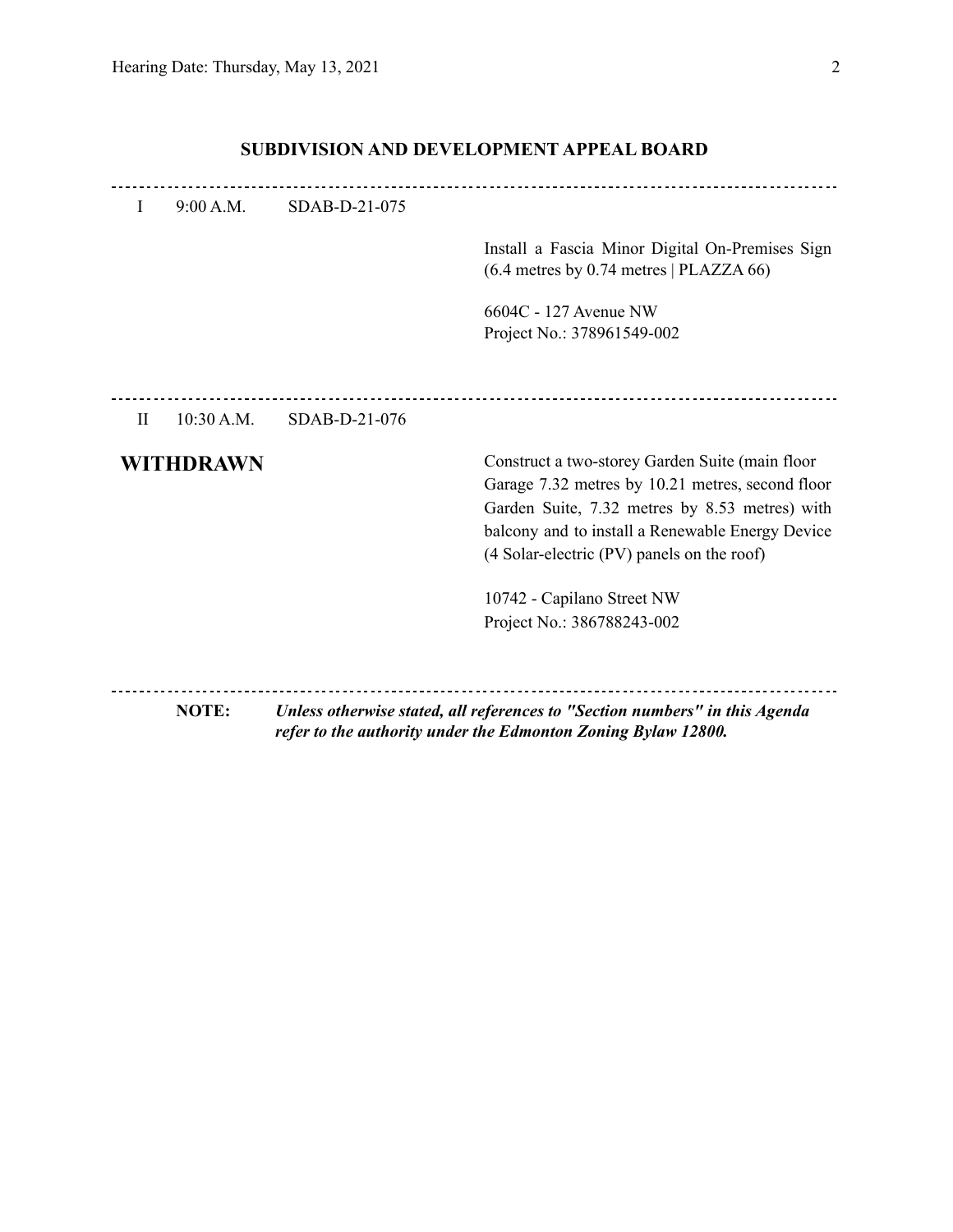#### ITEM I: 9:00 A.M. FILE: SDAB-D-21-075

# AN APPEAL FROM THE DECISION OF THE DEVELOPMENT OFFICER APPELLANT: APPLICATION NO.: 378961549-002 APPLICATION TO: Install a Fascia Minor Digital On-Premises Sign (6.4 metres by 0.74 metres | PLAZZA 66) DECISION OF THE DEVELOPMENT AUTHORITY: Approved with conditions DECISION DATE: March 18, 2021 DATE OF APPEAL: April 13, 2021 MUNICIPAL DESCRIPTION OF SUBJECT PROPERTY: 6604C - 127 Avenue NW LEGAL DESCRIPTION: Plan 1422956 Blk 1 Lot 13 ZONE: (CB2) General Business Zone OVERLAY(S): Main Streets Overlay Major Commercial Corridor Overlay STATUTORY PLAN: Belvedere Station Area Redevelopment Plan

#### *Grounds for Appeal*

The Appellant provided the following reasons for appealing the decision of the Development Authority:

> Appeal condition of approved development permit for 5 year "renewal" term.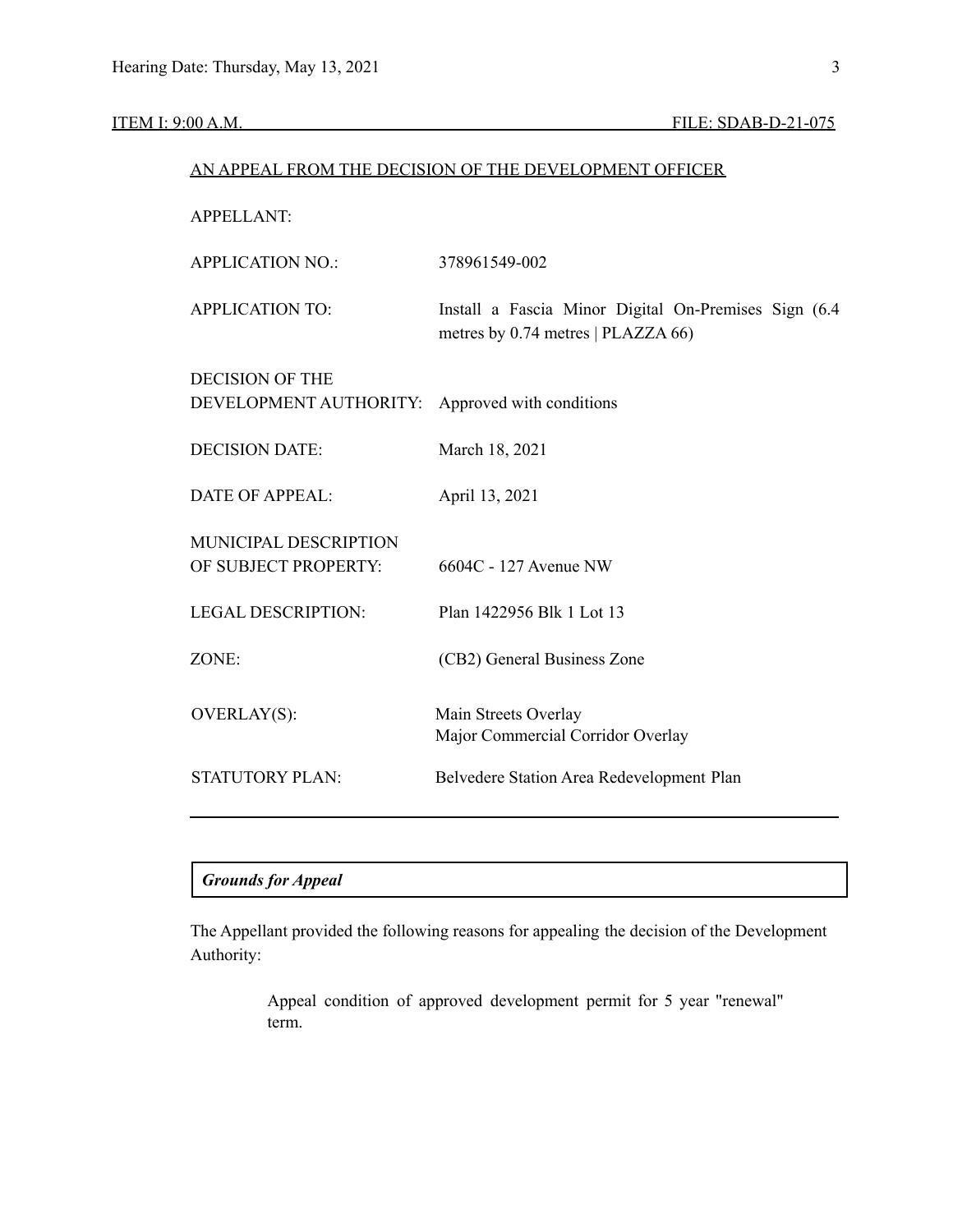#### *General Matters*

#### **Appeal Information:**

The *Municipal Government Act*, RSA 2000, c M-26 states the following:

#### **Grounds for Appeal**

**685(1)** If a development authority

- (a) fails or refuses to issue a development permit to a person,
- (b) issues a development permit subject to conditions, or
- (c) issues an order under section 645,

the person applying for the permit or affected by the order under section 645 may appeal to the subdivision and development appeal board.

**(2)** In addition to an applicant under subsection (1), any person affected by an order, decision or development permit made or issued by a development authority may appeal to the subdivision and development appeal board.

#### **Appeals**

**686(1)** A development appeal to a subdivision and development appeal board is commenced by filing a notice of the appeal, containing reasons, with the board,

- (a) in the case of an appeal made by a person referred to in section 685(1)
	- (i) with respect to an application for a development permit,
		- (A) within 21 days after the date on which the written decision is given under section 642, or
		- (B) if no decision is made with respect to the application within the 40-day period, or within any extension of that period under section 684, within 21 days after the date the period or extension expires,
		- or
	- (ii) with respect to an order under section 645, within 21 days after the date on which the order is made, or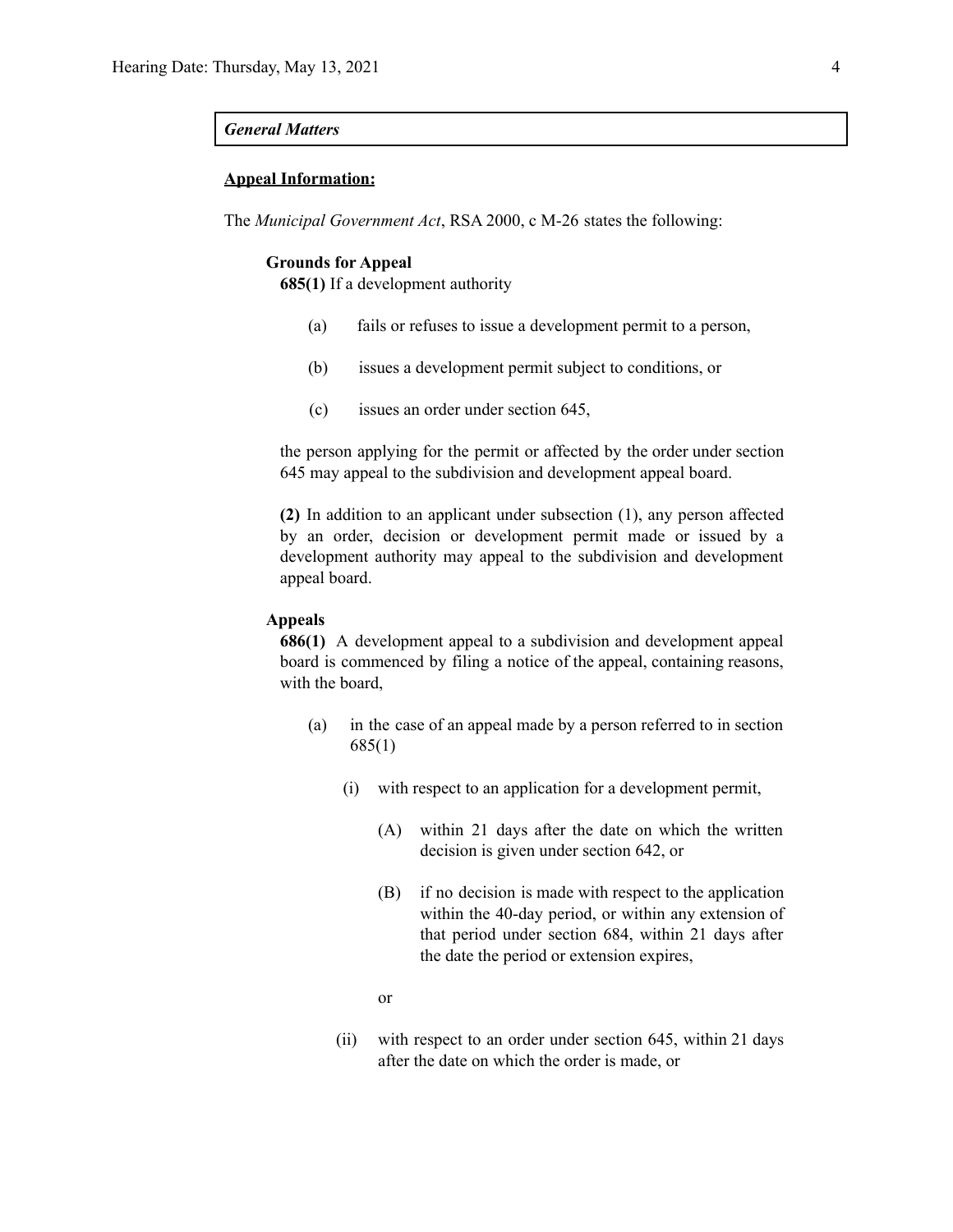(b) in the case of an appeal made by a person referred to in section 685(2), within 21 days after the date on which the notice of the issuance of the permit was given in accordance with the land use bylaw.

#### **Hearing and Decision**

**687(3)** In determining an appeal, the subdivision and development appeal board

…

- (a.1) must comply with the land use policies;
- (a.2) subject to section 638, must comply with any applicable statutory plans;
- (a.3) subject to clause (d), must comply with any land use bylaw in effect;
- (a.4) must comply with the applicable requirements of the regulations under the *Gaming, Liquor and Cannabis Act* respecting the location of premises described in a cannabis licence and distances between those premises and other premises;
	- …
	- (c) may confirm, revoke or vary the order, decision or development permit or any condition attached to any of them or make or substitute an order, decision or permit of its own;
	- (d) may make an order or decision or issue or confirm the issue of a development permit even though the proposed development does not comply with the land use bylaw if, in its opinion,
		- (i) the proposed development would not
			- (A) unduly interfere with the amenities of the neighbourhood, or
			- (B) materially interfere with or affect the use, enjoyment or value of neighbouring parcels of land,

and

(ii) the proposed development conforms with the use prescribed for that land or building in the land use bylaw.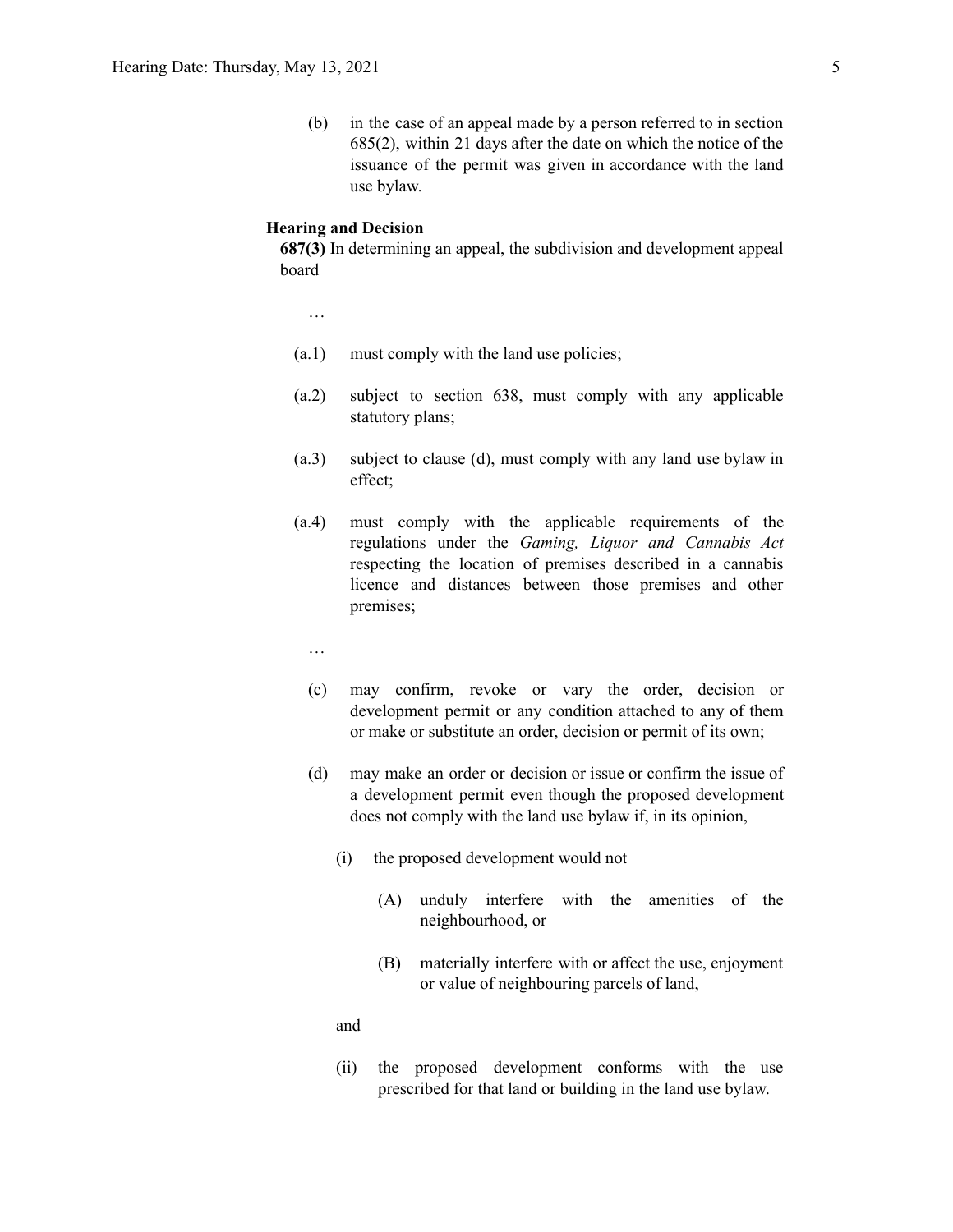#### **General Provisions from the** *Edmonton Zoning Bylaw:*

Under section 340.3(41), a **Minor Digital On-premises Sign** is a **Discretionary Use** in the **(CB2) General Business Zone**.

Under section 7.9(8), **Minor Digital On-premises Signs** means:

a Freestanding or Fascia Sign that contains Digital Copy, is a Permanent Sign, displays On-premises Advertising, and does not include moving effects, message transition effects, video images, or animation.

Under section 6.2, **Digital Copy** means:

the portion of a Sign that contains Copy that is remotely changed on or off Site and incorporates a technology or method allowing the Sign to change Copy without having to manually or mechanically replace the Sign face or its components.

Under section 6.2, a **Fascia Sign** means:

a Sign that is painted on or attached to an exterior building wall, or any other permitted structure, on which a two dimensional representation may be placed. Fascia Signs do not extend more than 40 cm out from the building wall or structure. Fascia Signs include banners or any other two dimensional medium.



Section 340.1 states that the **General Purpose** of the **(CB2) General Business Zone** is:

to provide for businesses that require large Sites and a location with good visibility and accessibility along, or adjacent to, major public roadways. This zone also accommodates limited Residential-related uses.

Section 813.1 states that the **General Purpose** of the **Major Commercial Corridors Overlay** is "to ensure that development along Major Commercial Corridors is visually attractive and that due consideration is given to pedestrian and traffic safety."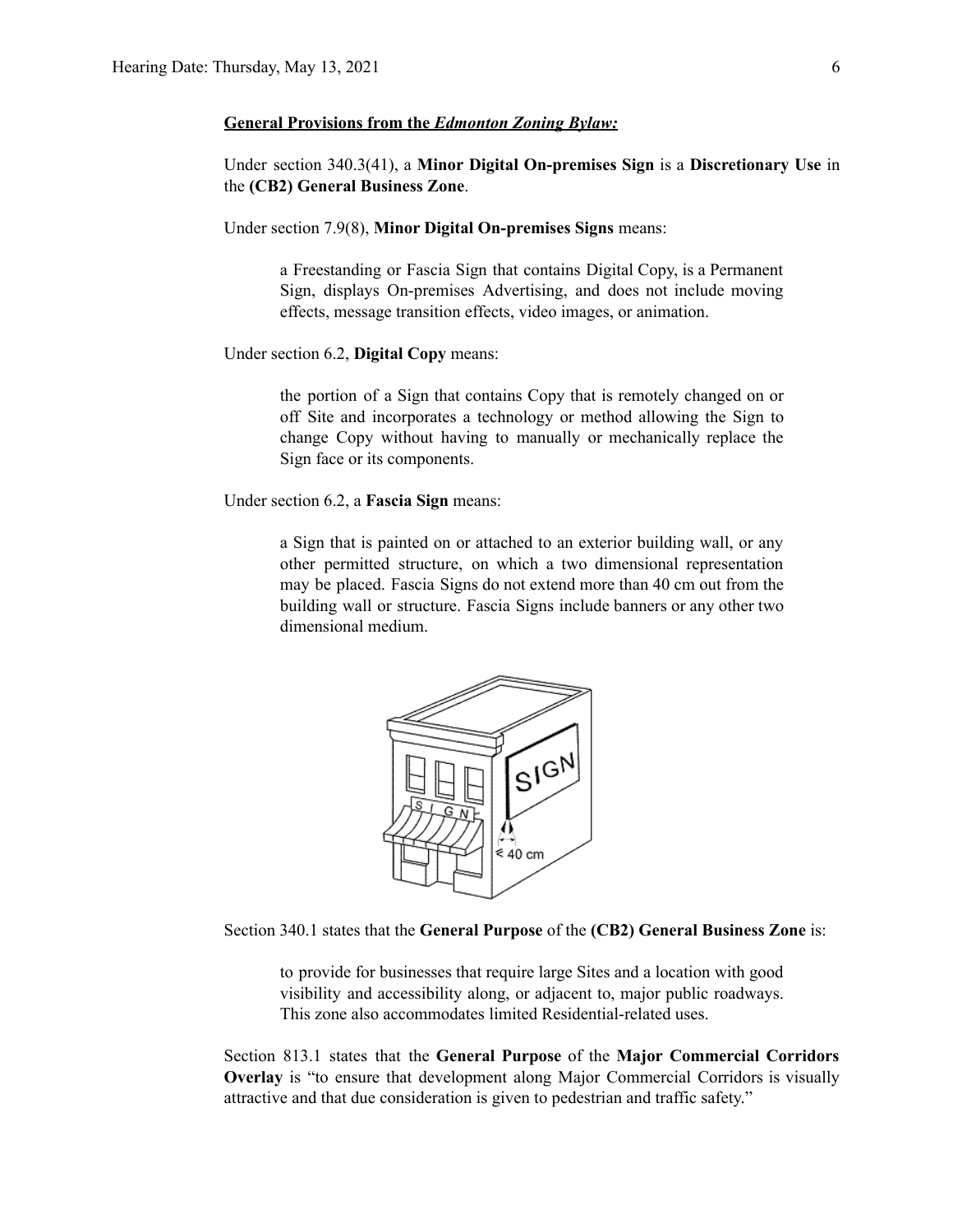Section 819.1 states that the **General Purpose** of the **Main Streets Overlay** is:

to encourage and strengthen the pedestrian-oriented character of Edmonton's main street commercial areas that are located in proximity to residential and transit-oriented areas, by providing visual interest, transparent storefront displays, and amenities for pedestrians.

#### Notice to Applicant/Appellant

 $\mathcal{L}_\text{max} = \frac{1}{2} \sum_{i=1}^n \mathcal{L}_\text{max} = \frac{1}{2} \sum_{i=1}^n \mathcal{L}_\text{max} = \frac{1}{2} \sum_{i=1}^n \mathcal{L}_\text{max} = \frac{1}{2} \sum_{i=1}^n \mathcal{L}_\text{max} = \frac{1}{2} \sum_{i=1}^n \mathcal{L}_\text{max} = \frac{1}{2} \sum_{i=1}^n \mathcal{L}_\text{max} = \frac{1}{2} \sum_{i=1}^n \mathcal{L}_\text{max} = \frac{1}{2} \sum_{i=$ 

Provincial legislation requires that the Subdivision and Development Appeal Board issue its official decision in writing within fifteen days of the conclusion of the hearing.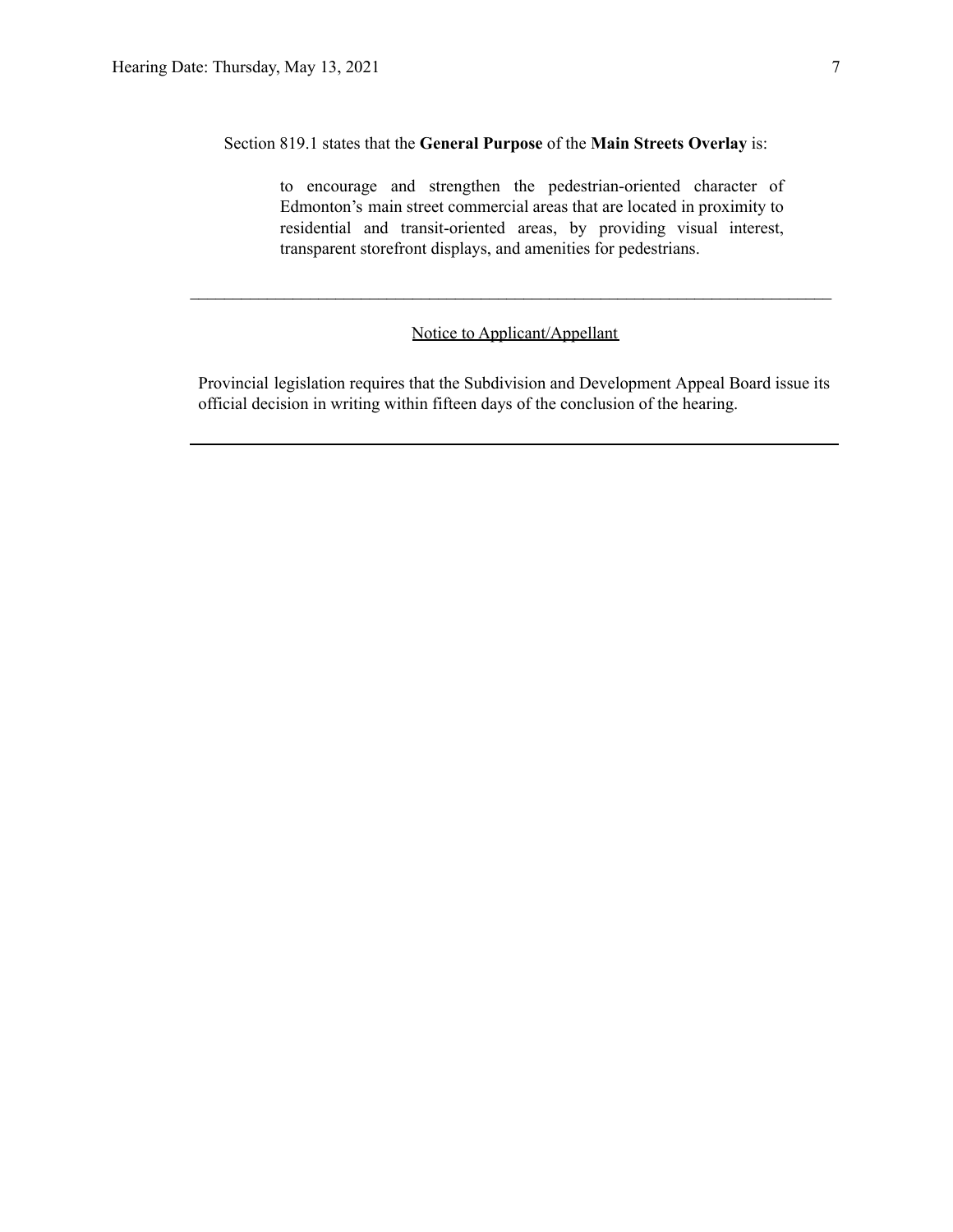|                                                                                                                                        |                                                              | Project Number: 378961549-002                                         |  |  |  |  |  |  |
|----------------------------------------------------------------------------------------------------------------------------------------|--------------------------------------------------------------|-----------------------------------------------------------------------|--|--|--|--|--|--|
|                                                                                                                                        |                                                              | <b>Application Date:</b><br>NOV 23, 2020<br>March 18, 2021 at 1:40 PM |  |  |  |  |  |  |
| <b>Edmonton</b><br><b>Application for</b>                                                                                              |                                                              | Printed:<br>1 of 3<br>Page:                                           |  |  |  |  |  |  |
|                                                                                                                                        |                                                              |                                                                       |  |  |  |  |  |  |
|                                                                                                                                        | <b>Sign Permit</b>                                           |                                                                       |  |  |  |  |  |  |
| This document is a record of a Development Permit and/or Building Permit application, and a record of the decision for the undertaking |                                                              |                                                                       |  |  |  |  |  |  |
| described below, subject to the limitations and conditions of this permit, of the Edmonton Zoning Bylaw 12800 as amended, Safety Codes |                                                              |                                                                       |  |  |  |  |  |  |
| Act RSA 2000, Safety Codes Act Permit Regulation, Alberta Building Code and City of Edmonton Bylaw 15894 Safety Codes Permit<br>Bylaw. |                                                              |                                                                       |  |  |  |  |  |  |
|                                                                                                                                        |                                                              |                                                                       |  |  |  |  |  |  |
| <b>Applicant</b>                                                                                                                       | Property Address(es) and Legal Description(s)                |                                                                       |  |  |  |  |  |  |
|                                                                                                                                        | 6604C - 127 AVENUE NW<br>Plan 1422956 Blk 1 Lot 13           |                                                                       |  |  |  |  |  |  |
|                                                                                                                                        |                                                              |                                                                       |  |  |  |  |  |  |
|                                                                                                                                        |                                                              |                                                                       |  |  |  |  |  |  |
|                                                                                                                                        |                                                              |                                                                       |  |  |  |  |  |  |
|                                                                                                                                        |                                                              |                                                                       |  |  |  |  |  |  |
| <b>Scope of Application</b>                                                                                                            |                                                              |                                                                       |  |  |  |  |  |  |
| To install a Fascia Minor Digital On-Premises Sign (6.4 m x 0.74 m   PLAZZA 66).                                                       |                                                              |                                                                       |  |  |  |  |  |  |
| <b>Permit Details</b>                                                                                                                  |                                                              |                                                                       |  |  |  |  |  |  |
|                                                                                                                                        |                                                              |                                                                       |  |  |  |  |  |  |
| ASA Sticker No./Name of Engineer: 5280<br>Construction Value: 7500                                                                     | Class of Permit: Class B<br>Expiry Date: 2026-03-18 00:00:00 |                                                                       |  |  |  |  |  |  |
|                                                                                                                                        |                                                              |                                                                       |  |  |  |  |  |  |
| Fascia Off-premises Sign: 0                                                                                                            | Freestanding Off-premises Sign: 0                            |                                                                       |  |  |  |  |  |  |
| Fascia On-premises Sign: 0                                                                                                             | Freestanding On-premises Sign: 0                             |                                                                       |  |  |  |  |  |  |
| Roof Off-premises Sign: 0                                                                                                              | Projecting Off-premises Sign: 0                              |                                                                       |  |  |  |  |  |  |
| Roof On-premises Sign: 0                                                                                                               | Projecting On-premises Sign: 0                               |                                                                       |  |  |  |  |  |  |
| Minor Digital On-premises Sign: 1                                                                                                      | Replacement Panel on Existing Sign: 0                        |                                                                       |  |  |  |  |  |  |
| Minor Digital Off-premises Sign: 0                                                                                                     | Comprehensive Sign Design: 0                                 |                                                                       |  |  |  |  |  |  |
| Minor Digital On/Off-premises Sign: 0                                                                                                  | Major Digital Sign: 0                                        |                                                                       |  |  |  |  |  |  |
| <b>Development Permit Decision</b>                                                                                                     |                                                              |                                                                       |  |  |  |  |  |  |
| Approved                                                                                                                               |                                                              |                                                                       |  |  |  |  |  |  |
| Issue Date: Mar 18, 2021 Development Authority: MERCIER, KELSEY                                                                        |                                                              |                                                                       |  |  |  |  |  |  |
|                                                                                                                                        |                                                              |                                                                       |  |  |  |  |  |  |
|                                                                                                                                        |                                                              |                                                                       |  |  |  |  |  |  |
|                                                                                                                                        |                                                              |                                                                       |  |  |  |  |  |  |
|                                                                                                                                        |                                                              |                                                                       |  |  |  |  |  |  |
|                                                                                                                                        |                                                              |                                                                       |  |  |  |  |  |  |
|                                                                                                                                        |                                                              |                                                                       |  |  |  |  |  |  |
|                                                                                                                                        |                                                              |                                                                       |  |  |  |  |  |  |
|                                                                                                                                        |                                                              |                                                                       |  |  |  |  |  |  |
|                                                                                                                                        |                                                              |                                                                       |  |  |  |  |  |  |
|                                                                                                                                        |                                                              |                                                                       |  |  |  |  |  |  |
|                                                                                                                                        |                                                              |                                                                       |  |  |  |  |  |  |
|                                                                                                                                        |                                                              |                                                                       |  |  |  |  |  |  |
|                                                                                                                                        |                                                              |                                                                       |  |  |  |  |  |  |
|                                                                                                                                        |                                                              |                                                                       |  |  |  |  |  |  |
|                                                                                                                                        |                                                              |                                                                       |  |  |  |  |  |  |
|                                                                                                                                        | <b>THIS IS NOT A PERMIT</b>                                  |                                                                       |  |  |  |  |  |  |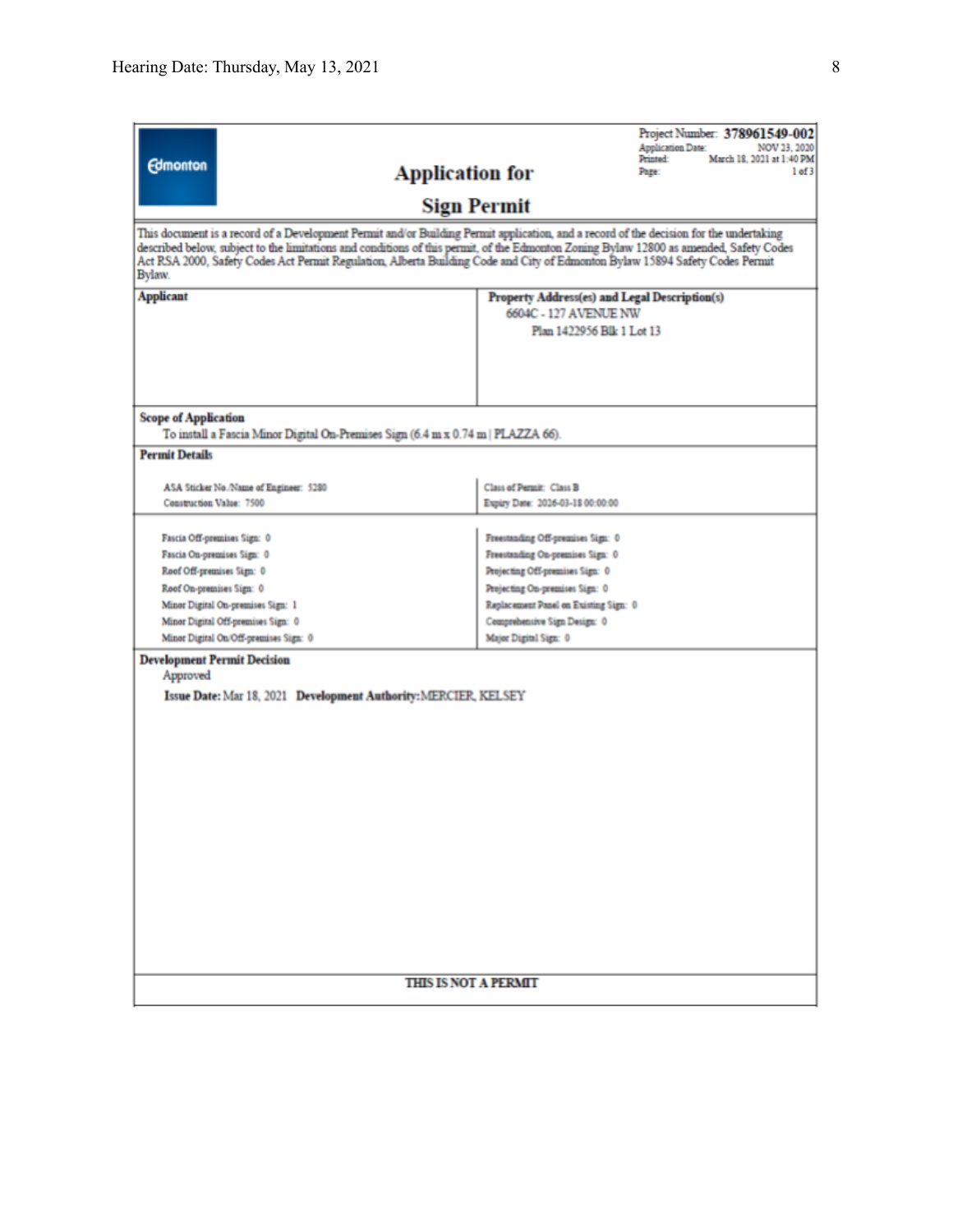|                                                                                                                                                                                                                                                                                                 | Project Number: 378961549-002<br><b>Application Date:</b><br>NOV 23, 2020                                                                                                                                                                                                                                                                                                                                                                                |  |  |  |  |  |  |  |
|-------------------------------------------------------------------------------------------------------------------------------------------------------------------------------------------------------------------------------------------------------------------------------------------------|----------------------------------------------------------------------------------------------------------------------------------------------------------------------------------------------------------------------------------------------------------------------------------------------------------------------------------------------------------------------------------------------------------------------------------------------------------|--|--|--|--|--|--|--|
| <b>Edmonton</b>                                                                                                                                                                                                                                                                                 | March 18, 2021 at 1:40 PM<br>Printed:<br><b>Application for</b><br>$2$ of $3$<br>Page:                                                                                                                                                                                                                                                                                                                                                                   |  |  |  |  |  |  |  |
|                                                                                                                                                                                                                                                                                                 |                                                                                                                                                                                                                                                                                                                                                                                                                                                          |  |  |  |  |  |  |  |
|                                                                                                                                                                                                                                                                                                 | <b>Sign Permit</b>                                                                                                                                                                                                                                                                                                                                                                                                                                       |  |  |  |  |  |  |  |
| <b>Subject to the Following Conditions</b>                                                                                                                                                                                                                                                      |                                                                                                                                                                                                                                                                                                                                                                                                                                                          |  |  |  |  |  |  |  |
| NOTE: This Development Permit is NOT valid until the Notification Period expires in accordance to Section 21.1. (Section 17.1)                                                                                                                                                                  |                                                                                                                                                                                                                                                                                                                                                                                                                                                          |  |  |  |  |  |  |  |
|                                                                                                                                                                                                                                                                                                 | 1. The permit will expire on March 18, 2026.                                                                                                                                                                                                                                                                                                                                                                                                             |  |  |  |  |  |  |  |
|                                                                                                                                                                                                                                                                                                 | 2. The proposed Minor Digital On-premises Sign shall comply in accordance with the approved plans submitted.                                                                                                                                                                                                                                                                                                                                             |  |  |  |  |  |  |  |
|                                                                                                                                                                                                                                                                                                 | 3. Ambient light monitors shall automatically adjust the brightness level of the Copy Area based on ambient light conditions.<br>Brightness levels shall not exceed 0.3 footcandles above ambient light conditions when measured from the Sign face at its<br>maximum brightness, between sunset and sunrise, at those times determined by the Sunrise/Sunset calculator from the National<br>Research Council of Canada; (Reference Section 59.2(5)(a)) |  |  |  |  |  |  |  |
| 4. Brightness level of the Sign shall not exceed 400 nits when measured from the sign face at its maximum brightness, between<br>sunset and sunrise, at those times determined by the Sunrise/Sunset calculator from the national research Council of Canada;<br>(Reference Section 59.2(5)(b)) |                                                                                                                                                                                                                                                                                                                                                                                                                                                          |  |  |  |  |  |  |  |
|                                                                                                                                                                                                                                                                                                 | 5. Minor Digital On-premises Sign shall have a Message Duration of no less than 30 seconds.                                                                                                                                                                                                                                                                                                                                                              |  |  |  |  |  |  |  |
|                                                                                                                                                                                                                                                                                                 | 6. All Freestanding Signs, Major Digital Signs, Minor Digital On-premises Signs, Minor Digital Off-premises Signs, and Minor<br>Digital On-premises Off-premises Signs shall be located so that all portions of the Sign and its support structure are completely<br>located within the property and no part of the Sign may project beyond the property lines unless otherwise specified in a Sign<br>Schedule. (Reference Section 59.2(12))            |  |  |  |  |  |  |  |
|                                                                                                                                                                                                                                                                                                 | 7. The following conditions, in consultation with the Transportation department (Subdivision Planning), shall apply to the proposed<br>Minor Digital On-premises Sign, in accordance to Section 59.2.11:                                                                                                                                                                                                                                                 |  |  |  |  |  |  |  |
|                                                                                                                                                                                                                                                                                                 | a. The owner/applicant must immediately address any safety concerns identified by City Operations by removing the sign, de-<br>energizing the sign, changing the message conveyed on the sign, and/or address the concern in another manner acceptable to City<br>Operations.                                                                                                                                                                            |  |  |  |  |  |  |  |
|                                                                                                                                                                                                                                                                                                 | b. That the owner/applicant must provide a written statement of the actions taken to mitigate concerns identified by City Operations<br>within 30 days of the notification of the safety concern. Failure to provide corrective action will result in the requirement to<br>immediately remove or de-energize the sign.                                                                                                                                  |  |  |  |  |  |  |  |
|                                                                                                                                                                                                                                                                                                 | c. The proposed sign shall be constructed entirely within private property. No portion of the sign shall encroach over/onto road<br>right-of-way.                                                                                                                                                                                                                                                                                                        |  |  |  |  |  |  |  |
|                                                                                                                                                                                                                                                                                                 | ADVISEMENT:<br>Should the owner/applicant wish to display video or any form of moving images on the sign, a new Development Application for a<br>Major Digital Sign will be required. At that time, Subdivision Planning will require a safety review of the sign prior to responding<br>to the application.                                                                                                                                             |  |  |  |  |  |  |  |
|                                                                                                                                                                                                                                                                                                 | An approved Development Permit means that the proposed development has been reviewed against the provisions of this Bylaw. It<br>does not remove obligations to conform with other legislation, bylaws or land title instruments including, but not limited to, the<br>Municipal Government Act, the Safety Codes Act or any caveats, restrictive covenants or easements that might be attached to the<br>Site. (Reference Section 5.2).                 |  |  |  |  |  |  |  |
| <b>Rights of Appeal</b>                                                                                                                                                                                                                                                                         |                                                                                                                                                                                                                                                                                                                                                                                                                                                          |  |  |  |  |  |  |  |
|                                                                                                                                                                                                                                                                                                 | This approval is subject to the right of appeal as outlined in Chapter 24, Section 683 through 689 of the Municipal Government<br>Amendment Act.                                                                                                                                                                                                                                                                                                         |  |  |  |  |  |  |  |
|                                                                                                                                                                                                                                                                                                 | Notice Period Begins: Mar 25, 2021<br><b>Ends:</b> Apr 15, 2021                                                                                                                                                                                                                                                                                                                                                                                          |  |  |  |  |  |  |  |
|                                                                                                                                                                                                                                                                                                 |                                                                                                                                                                                                                                                                                                                                                                                                                                                          |  |  |  |  |  |  |  |
| THIS IS NOT A PERMIT                                                                                                                                                                                                                                                                            |                                                                                                                                                                                                                                                                                                                                                                                                                                                          |  |  |  |  |  |  |  |
|                                                                                                                                                                                                                                                                                                 |                                                                                                                                                                                                                                                                                                                                                                                                                                                          |  |  |  |  |  |  |  |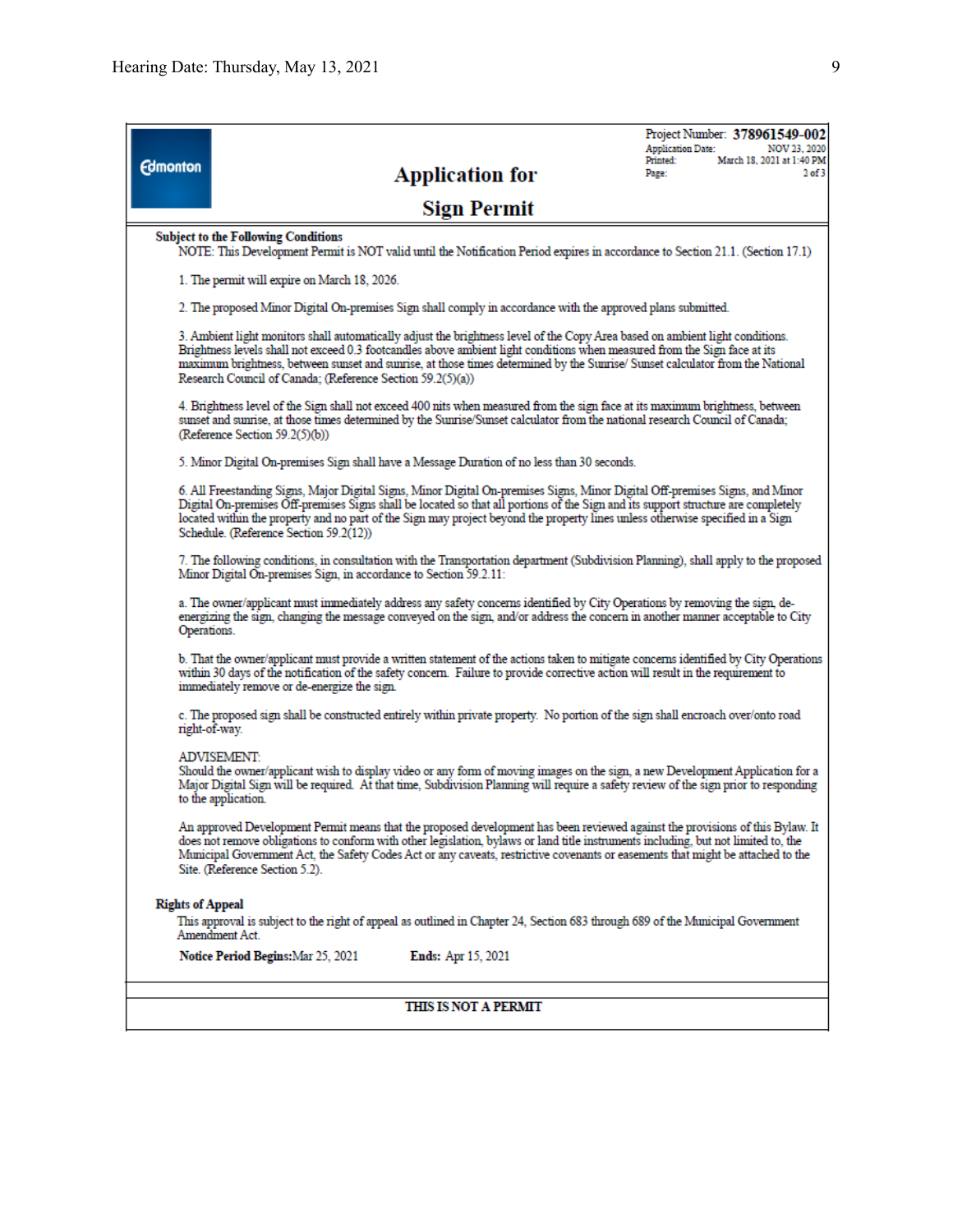| <b>Edmonton</b>                   | <b>Application for</b><br><b>Sign Permit</b> |                    |                 |                  | Project Number: 378961549-002<br><b>Application Date:</b><br>NOV 23, 2020<br>Printed:<br>March 18, 2021 at 1:40 PM<br>$3$ of $3$<br>Page: |  |  |  |  |  |
|-----------------------------------|----------------------------------------------|--------------------|-----------------|------------------|-------------------------------------------------------------------------------------------------------------------------------------------|--|--|--|--|--|
|                                   |                                              |                    |                 |                  |                                                                                                                                           |  |  |  |  |  |
| Fees                              | <b>Fee Amount</b>                            | <b>Amount Paid</b> | Receipt#        | <b>Date Paid</b> |                                                                                                                                           |  |  |  |  |  |
| Sign Dev Appl Fee - Digital Signs | \$467.00                                     | \$467.00           | 02779907015J001 | Nov 23, 2020     |                                                                                                                                           |  |  |  |  |  |
| <b>Total GST Amount:</b>          | \$0.00                                       |                    |                 |                  |                                                                                                                                           |  |  |  |  |  |
| <b>Totals for Permit:</b>         | \$467.00                                     | \$467.00           |                 |                  |                                                                                                                                           |  |  |  |  |  |
|                                   |                                              |                    |                 |                  |                                                                                                                                           |  |  |  |  |  |
| THIS IS NOT A PERMIT              |                                              |                    |                 |                  |                                                                                                                                           |  |  |  |  |  |